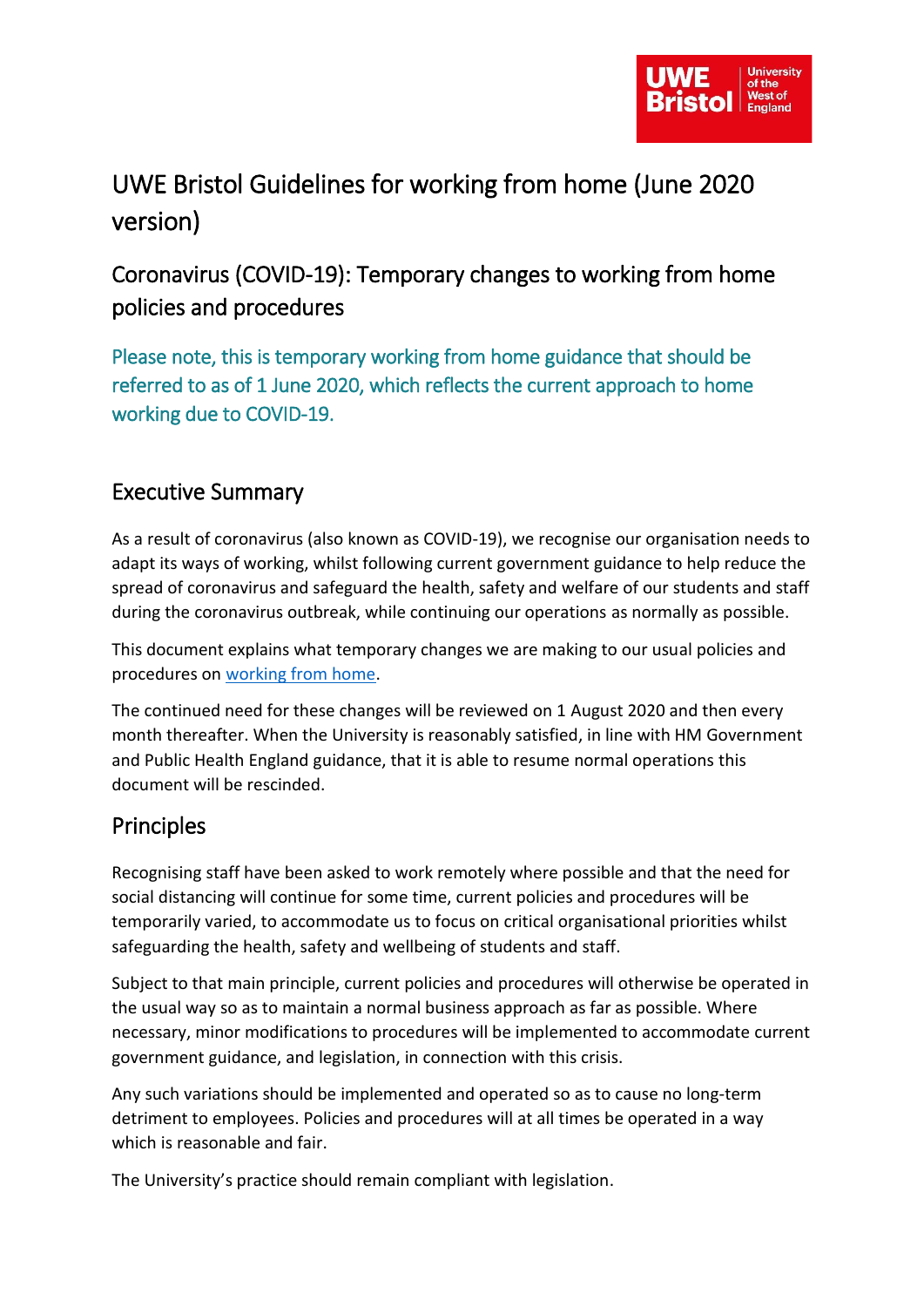Staff will be expected to work co-operatively with management in relation to the operation of this policy.

The accompanying pages provide more detail in relation to one specific set of guidelines. Changes may also be made to other University policies and procedures on a temporary basis during this period.

### Coronavirus (COVID-19): Temporary changes to workplace policies and procedures.

As a result of coronavirus (also known as COVID-19), we recognise our organisation needs to adapt its ways of working, whilst following current government guidance to help reduce the spread of coronavirus and safeguard the healthy, safety and welfare of our students and staff during the coronavirus outbreak, while continuing our operations as normally as possible.

This document explains what temporary changes we are making to our usual policies and procedures on [working from home.](https://www2.uwe.ac.uk/services/Marketing/about-us/Human%20Resources/Homeworking_guidelines.pdf)

## UWE Bristol Guidelines for working from home

### What is our normal policy?

Under our normal policy

**Purpose:** working from home means performance of University work for agreed hours from the home or another remote location and:

- is voluntary;
- should not affect operational efficiency and effectiveness;
- does not normally mean that equipment will be provided by the University for use at home.

**Scope:** the guidelines can be applied in principle to all University employees, regardless of contract type of duration, other than those employed on a casual basis, although it is recognised that because of the nature of some roles, home working is not practical for all.

**Health and safety considerations:** the home worker should refer to guidance on the use of [Display Screen Equipment \(DSE\)](https://intranet.uwe.ac.uk/tasks-guides/Policy/display-screen-equipment) and should refer to the safety guidance note regarding [lone](https://intranet.uwe.ac.uk/tasks-guides/Guide/lone-working)  [working.](https://intranet.uwe.ac.uk/tasks-guides/Guide/lone-working)

**Equipment and technology:** the University will not normally provide the employee with additional IT equipment, phone, broadband connection or furniture to work from home. All employees are required to use their own and supplied equipment correctly and to take reasonable steps to maintain any equipment provided, removing defective equipment from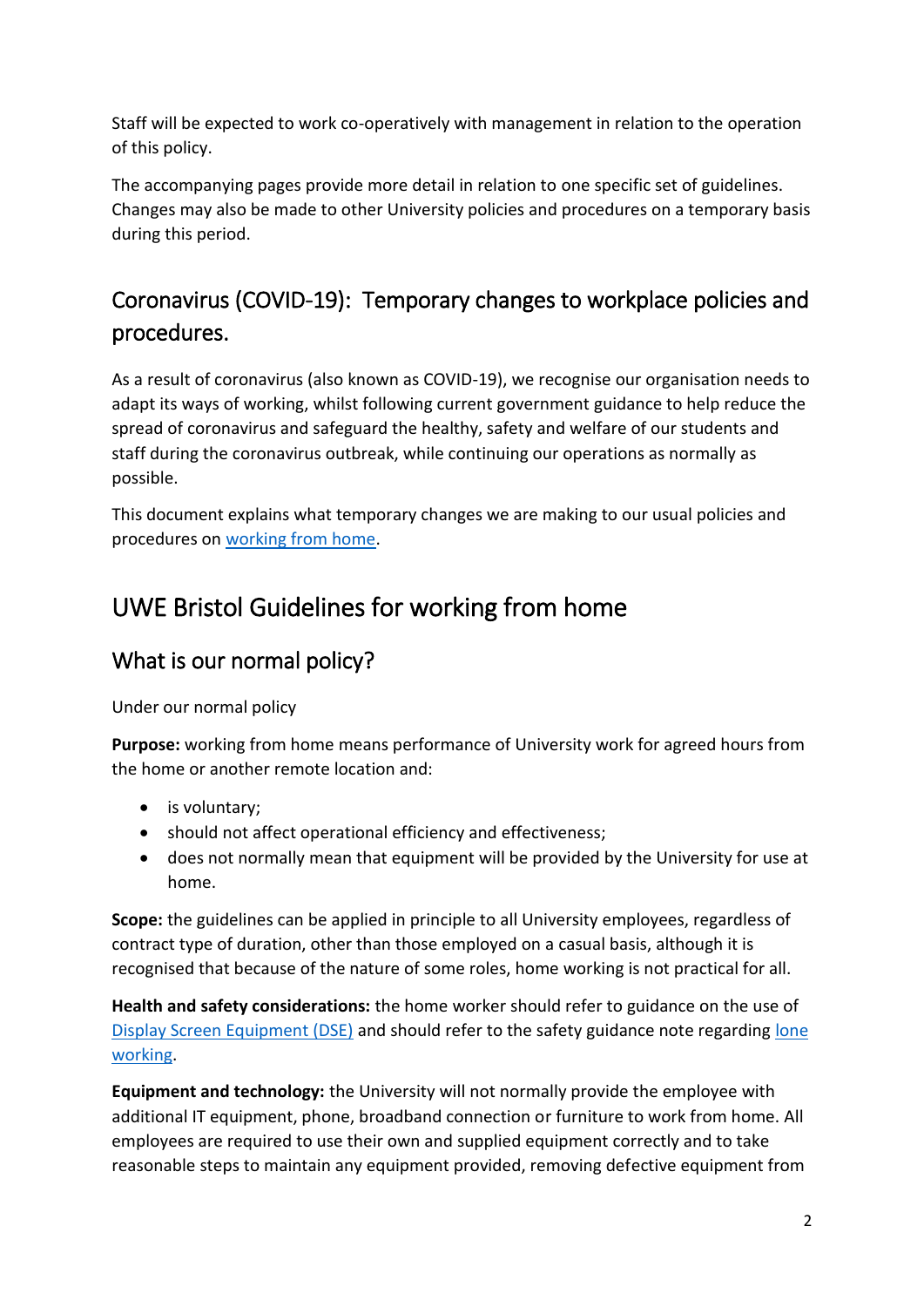use and reporting defects on supplied equipment to their line manager. University equipment may not be used by others i.e. family and friends etc.

**Security of information/data protection:** employees are responsible for ensuring the security of University property and all University information, files, documents, data etc. within their possession, including both paper and electronic material.

**Insurance:** it is the employee's responsibility to assess the implications for them of home working, for example with respect to taxation, insurance, mortgage, rental or leasing arrangements and homeworking will be agreed on the basis that the employee has addressed any potential issues. University equipment is covered by the University's own insurance. The University holds liability insurances that provide cover for the legal liabilities of the University and its employees whenever they are engaged in University business. This cover applies irrespective of where the activity is taking place.

**Costs/expenses:** no contribution will be made by the University towards normal household expenses attached to home working, such as heating, lighting or council tax costs.

**Communication:** employees must be contactable throughout normal working hours by the line manager and other University employees.

**Requests for home working:** an employee would approach their line manager to request home working, with a rationale outlining the benefits and the expected outcomes. If the request is supported then it would apply on an adhoc basis as and when required and as agreed.

**Responsibilities:** are outlined for line managers, employees and Human Resources.

### What is changing temporarily?

**Purpose:** given the urgent and unprecedented need to restrict travel and access to the University campus as a result of social distancing, working from home is not voluntary. It is recognised that there may be an adverse impact on operational efficiency and effectiveness.

Some equipment may be provided by the University for use at home, for example a laptop. Individual employees, with the permission of their manager, may also have arranged to take smaller items, such as a keyboard, mouse, riser, monitor etc. to facilitate their ability to work from home. These items remain the property of the University and will need to be returned when the period of working from home comes to an end.

**Scope:** the guidelines may be applied to those employed on a casual basis, where appropriate.

**Health and safety considerations:** given the exceptional requirement to work from home, the University has produced a simple [home workspace checklist.](https://docs.uwe.ac.uk/ou/Communications/_layouts/15/download.aspx?SourceUrl=https://docs.uwe.ac.uk/ou/Communications/Documents/Home%20Workspace%20Checklist.docx) This should enable employees to set up their workspace following simple steps and this replaces the current guidance on the use of Display Screen Equipment (DSE). Employees are advised that for